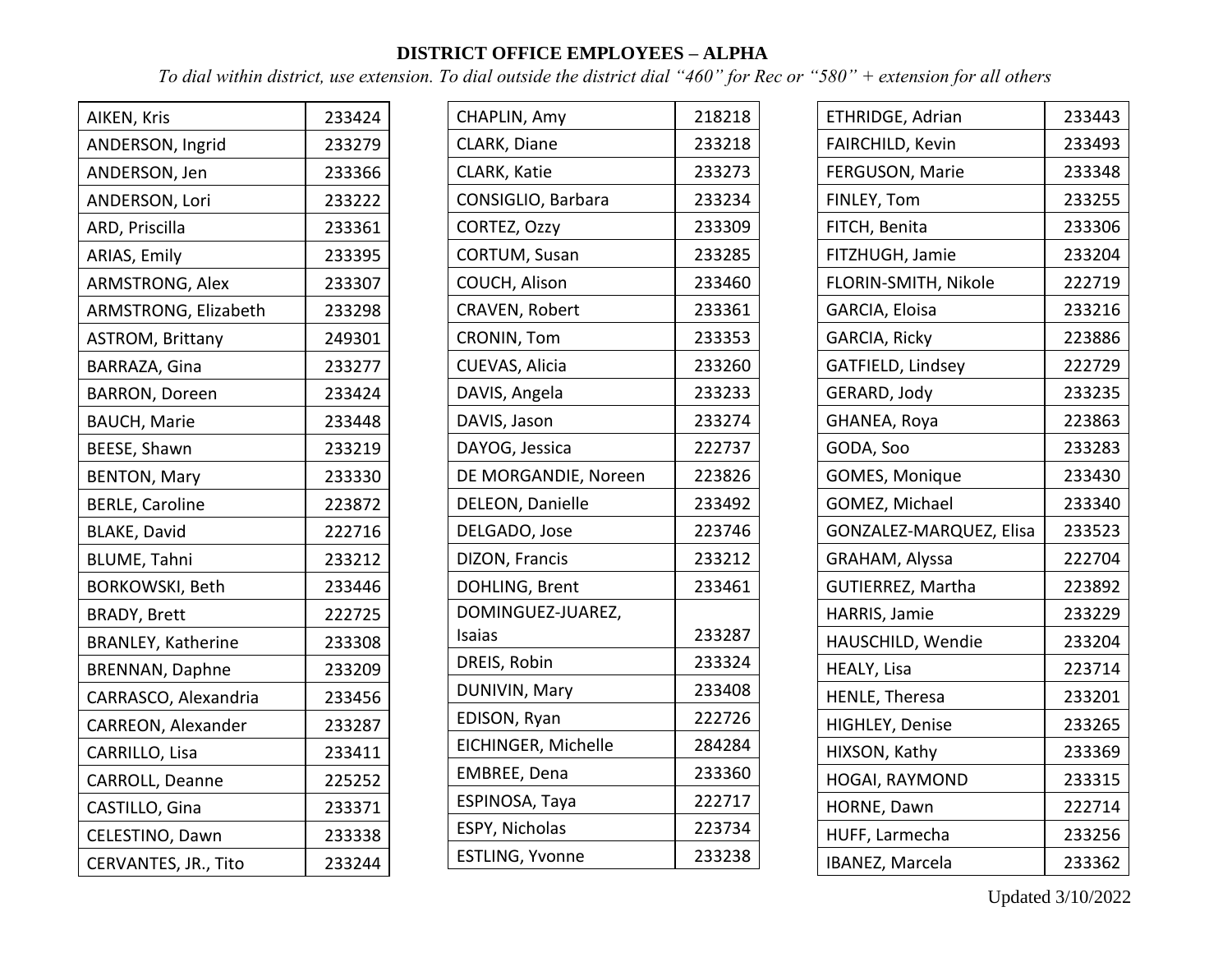## **DISTRICT OFFICE EMPLOYEES – ALPHA**

*To dial within district, use extension. To dial outside the district dial "460" for Rec or "580" + extension for all others*

| IYER, Purnima         | 233334 |
|-----------------------|--------|
| JACKSON, Darvin       | 233226 |
| JARMAN, Robert        | 223735 |
| JOHANSEN, Tasha       | 222730 |
| JONES, Brandon        | 233234 |
| KAPANKA, Braden       | 233437 |
| KELLY, Trish          | 233314 |
| KNICKERBOCKER, Shawna | 233425 |
| KRUCLI, Sabrina       | 233495 |
| LACLAIR, Eric         | 222709 |
| LEE, Sammi            | 233230 |
| LEE, Sheri            | 233206 |
| LOPEZ, Ozzie          | 233358 |
| LOPEZ, Sally          | 233223 |
| <b>LOPEZ Yuriko</b>   | 223884 |
| LORANGER, Michele     | 223875 |
| MAGHY, Sophia         | 233238 |
| MATHEWS, Colleen      | 284285 |
| MCCLELLAND, Nicole    | 225253 |
| MCRANE, Tracee        | 222760 |
| MEDRANO, Ricardo      | 233454 |
| MIRABAL, Andrea       | 222722 |
| MIWA, Chris           | 233382 |
| MONFILS, Douglas      | 233250 |
| MORRIS, Reyna         | 222721 |
| MOSS, Jennifer        | 249300 |
| MUNIZ, Sara           | 233225 |
| NASH, Kenny           | 222714 |

| NASOUF, Yousef        | 233217 |
|-----------------------|--------|
| NELSON, Rae Lynn      | 233394 |
| NEWTON, James         | 233306 |
| NG, Johnny            | 233276 |
| <b>NUNEZ, Lisette</b> | 233251 |
| O'NEILL, Michelle     | 233733 |
| OSTROWSKY, Gigi       | 233445 |
| PADILLA, Dominic      | 233479 |
| PAISLEY, Lisa         | 233332 |
| PARK, Mikey           | 233221 |
| PAUGH, Teri           | 233214 |
| PEREZ, Donna          | 233241 |
| PEREZ, Mark           | 233495 |
| PETTY, Valerie        | 233296 |
| PINEDO, Morgan        | 223824 |
| POLLARD, Riki         | 233234 |
| QUACH, Anh            | 223889 |
| RAMOS, Connie         | 233211 |
| RAY, Katie            | 233273 |
| REGALADO, Rebecca     | 222703 |
| REX, Terri            | 233226 |
| RHOTON, Cynthia       | 233271 |
| RIGHI, Ellen          | 233346 |
| ROBBINS, Michael      | 233447 |
| ROBINSON, Linda       | 233234 |
| RUIZ CELAYA, Libni    | 233326 |
| SAKOUNPHONG, Jenny    | 223711 |
| SANCHEZ, Mireya       | 233253 |

| SCHLEGER, Lisa         | 233321 |
|------------------------|--------|
| SCHOOLER, Clinton      | 233257 |
| SCHUMACHER, Amber      | 233367 |
| SCOTT, Mari            | 222718 |
| SEDANO, Maggie         | 233497 |
| SEGOVIA, Gema          | 233495 |
| SERICH, Jeanne         | 233343 |
| SHAFER, Kathleen       | 233268 |
| SHARP, James           | 223713 |
| SHEFFER, Lisa          | 225254 |
| SHINOZAKI-DOLE, Karen  | 222704 |
| SKEELS, Sabrina        | 284283 |
| SKINNER, Ginger        | 225251 |
| SNIJDEWIND, Josie      | 233374 |
| SPILLANE, Erin         | 225250 |
| SOUDER, Pete           | 223878 |
| STAUFFER, Kathy        | 233243 |
| STAYNER, Allisa        | 223826 |
| STRIETBECK, Stephanie  | 233266 |
| TANIZAKI, Nancy        | 233217 |
| TERUI, Karen           | 233272 |
| THOMASON, Kimberly     | 233441 |
| THOMPSON, Jaye Lynn    | 223852 |
| THOMPSON, Rena         | 233244 |
| TOYOSHIMA, Tiffany     | 233324 |
| TRINGALI, Dalton       | 222728 |
| <b>TURNER, Crystal</b> | 233200 |
| UBAY-UBAY, Kevin       | 233365 |

Updated 3/10/2022